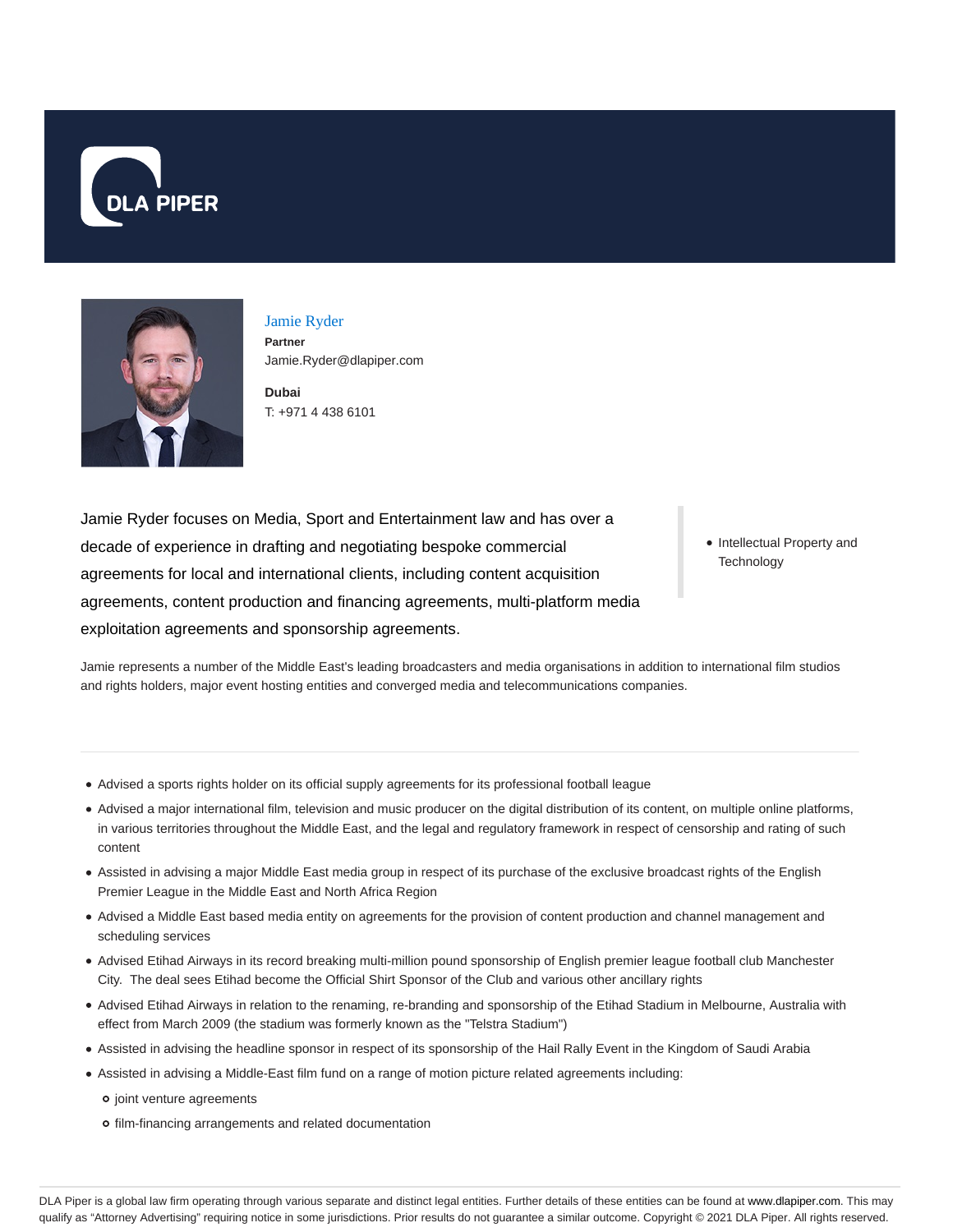o talent agreements for performers, producers and directors

### CREDENTIALS

### Professional Qualifications

Solicitor of the Senior Courts of England and Wales, 2008

#### **Education**

- Liverpool University, Law and International Business LL.M
- Liverpool John Moores University, LLB (Hons) 2:1

### **INSIGHTS**

# **Events**

Jamie has delivered a number of seminars / webinars, particularly on the subjects of content creation, protection and distribution, and sports sponsorship.

### **NEWS**

**DLA Piper named TMT Team of the Year for second time in 2021**

16 June 2021 DLA Piper named TMT Team of the Year for second time in 2021 at the Middle East Legal Awards

# **SECONDMENTS**

Secondment to a leading regional broadcaster based in Dubai as senior legal counsel, advising on all matters affecting the media organisation including

- Channel carriage agreements;
- Agreement for the organisation and sponsorship of an International Football Tournament;
- Software licence agreements; and
- Set top box supply and distribution agreements.

Secondment to leading global broadcaster based in Doha, Qatar, acting as in-house counsel and advising various internal business units on a range of agreements, including

- Content sale and acquisition agreements;
- Co-Production, production and commissioning agreements;
- Intellectual property infringement matters in relation to web, broadcast, and mobile content as well as trade mark infringement and domain name disputes;
- Agreements for the provision of audience research, measurement and analytical services;
- Talent agreements for producers / directors;
- Host broadcaster agreements for international athletics competition;